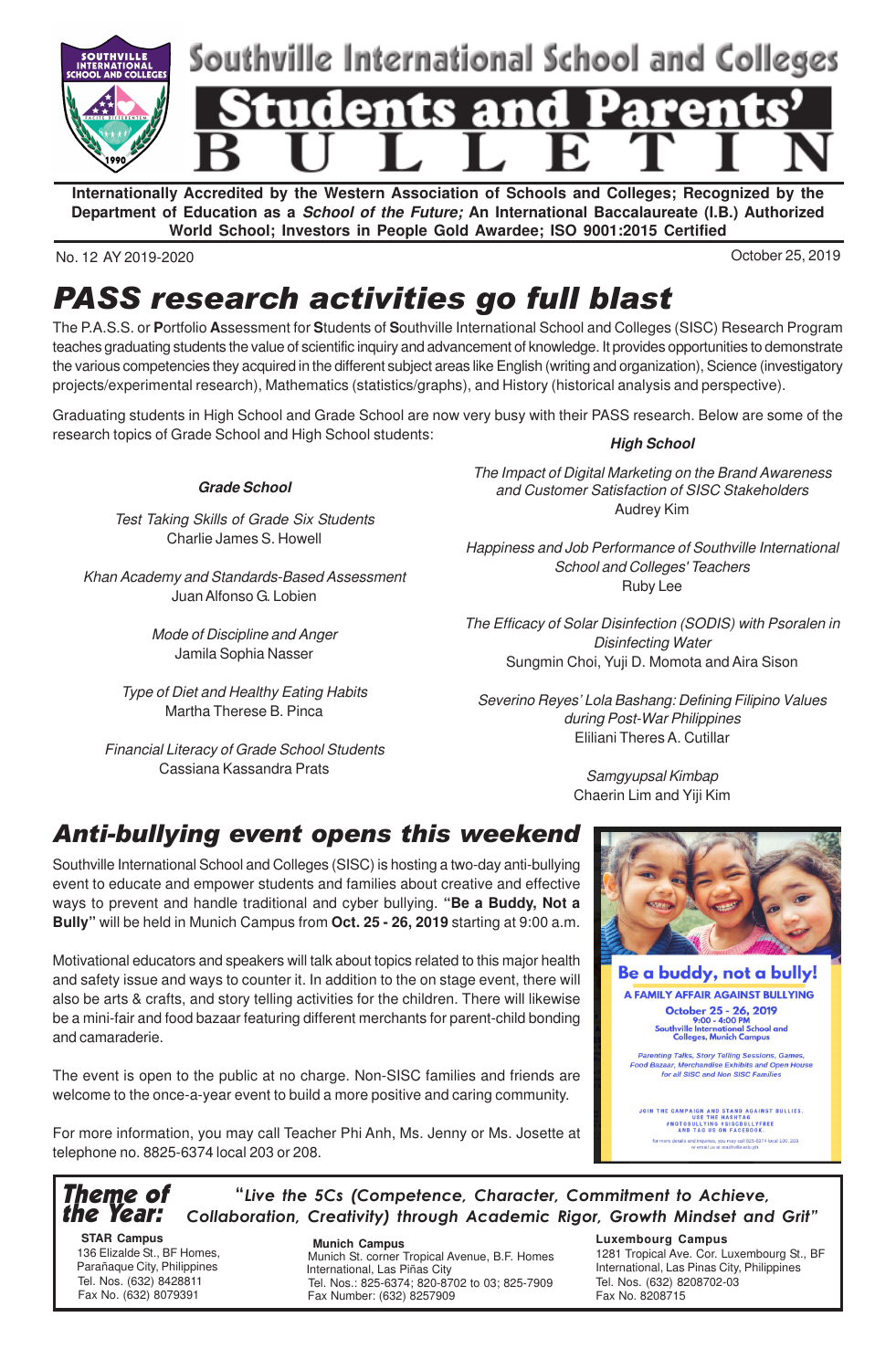## Honors computation for graduating Senior High School students

One of the greatest singular achievements in one's life is graduating with honors after years of diligent studying and active participation in school. To be cited on stage in front of one's peers, with one's parents or guardians proudly beaming with pride, is an unforgettable and unparalleled moment in a young person's life. For Academic Year 2019 - 2020, graduating Gr. 12 students can look forward to this glorious moment based on the following guidelines for computing honors:

#### **A. Preparation of Documents – Predeliberation**

1. A list of qualified students is prepared by the Registrar based on the Yearend Honors Average generated by AIMS. Students with academic deficiencies are excluded from the list of qualified students.

2. For Grade 12, the General Scholastic Award is computed as the sum of 70% Academic Ranking per strand in Grade 12 and 30% Academic Ranking per strand in Grade 11.

3. General Scholastic Award refers to the Academic Excellence per strand such as:

- 3.1 Academic Excellence in STEM
- 3.2 Academic Excellence in ABM
- 3.3 Academic Excellence in HUMSS
- 3.4 Academic Excellence in GAS

4. The Academic Ranking of the qualified students is generated following these steps:

- 4.1 The Academic Ranking is computed from the Yearend Honors Average of the previous level (Grade 11) and the Yearend Honors Average of the current level (Grade 12) for each student.
- 4.2 The Yearend Honors Average of the previous level (Grade 11) is multiplied by 0.30.
- 4.3 The Yearend Honors Average of the current level (Grade 12) is multiplied by 0.70.
- 4.4 The results of step A.4.2 and step A.4.3 are added for each student.
- 4.5 A list of students arranged from the highest to the lowest sum of the results of A.4.2 and A.4.3 per academic strand is generated. The student with the highest sum per academic strand is given an academic rank of 1.

5. The list of students with their respective Academic Ranking is released by the Registration's Office to the Deputy Principal and routed to the class advisers.



#### **B. Deliberation**

1. The Registrar furnishes the DP, SAHs, Strand Coordinators and class advisers with the list of students qualified for the general scholastic excellence awards (results of step A.4.2 and A.4.3)

2. The Deputy Principal convenes the Honors Deliberation Committee headed by the Registrar and composed of the class advisers, subject teachers, strand coordinators, SAHs and Discipline Officer to approve the list of the General Scholastic Excellence Awardees.

3. The Values Excellence Awardees are nominated and approved by the same committee.

4. The subject teacher nominates students for Subject Excellence Award which the SAH reviews and presents to the committee. In case of a tie, the teacher breaks the tie.

- Note: Subject excellence will be taken from the sum of:
- 4.1 Final Grade in the subject of the previous level (Grade 11) multiplied by 0.30.
- 4.2 Final Grade in the subject of the current level (Grade 12) multiplied by 0.70.

5. The awardees for Subject Excellence is approved by the same committee.

6. Minutes of all the deliberation meetings will be filed and kept by the Deputy Principal.

7. The SHS Deputy Principal releases the list of awardees.

Bulletin No. 12 AY 2019-2020

Students & Parents'

October 25, 2019 P. 2